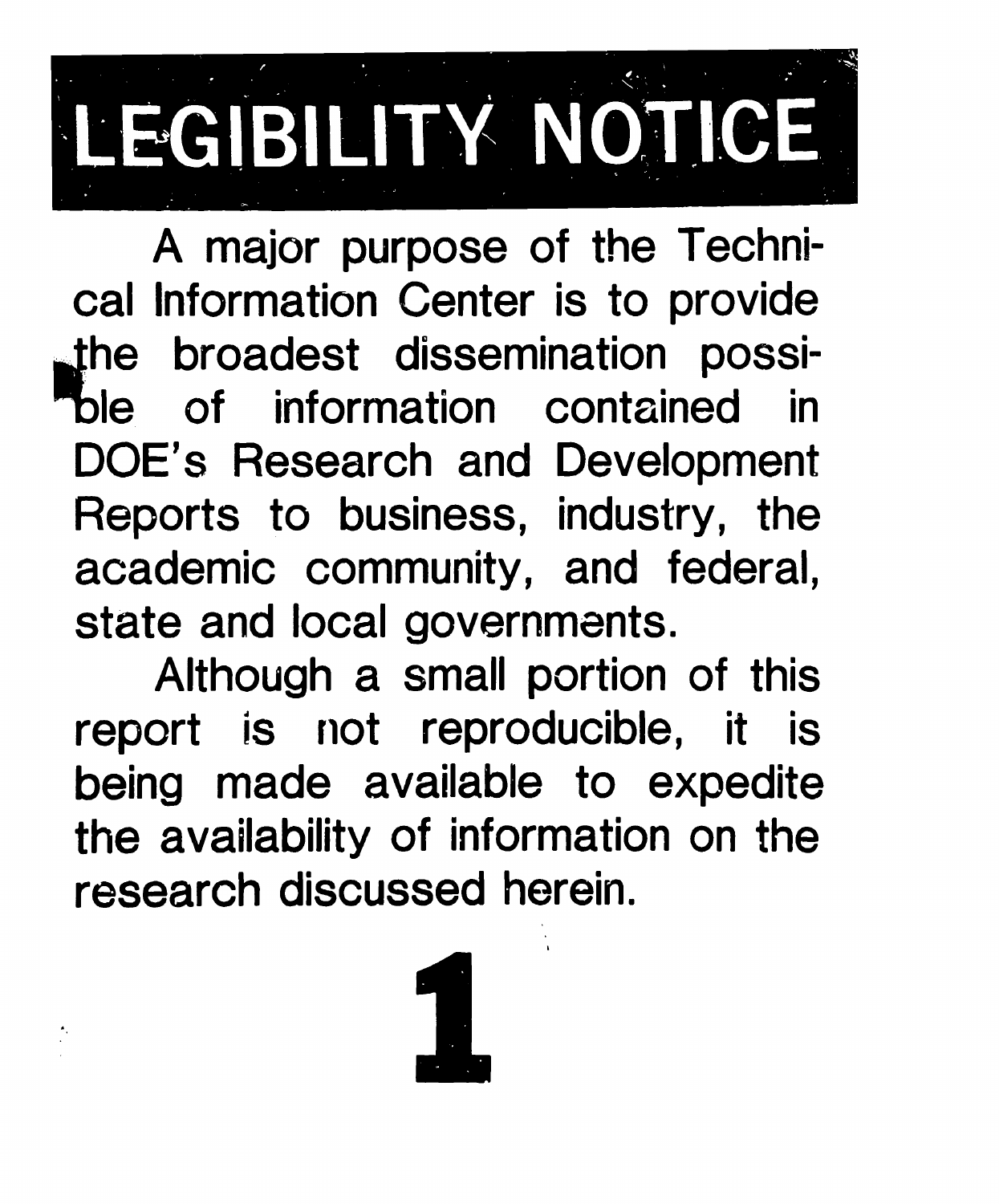$LA-UR--83-963$ 

DE83 015240

 $C_{cm}$  - 830816-10 Ï

Los Alamos National Laboratory is operated by the University of California ior the United States Department of Energy under contract W-7405-ENG-36

TITLE: FUEL MODELS AND RESULTS FROM THE TRAC-PF1/MIMAS TMI-2 ACCIDENT CALCULATION

AUTHOR(S): E. C. Schwegler P. J. Maudlin

SUBMITTED TO: International Meeting on LWR Severe Accident Evaluation Boston, MA 02107

# **DISCLAIMER**

# **NOTICE** PORTIONS OF THIS REPORT ARE ILLEGIBLE.

it has been reproduced from the best available copy to permit the broadest possible availability. *Common Common Common Common Common Common Common Common Common* 

This report was prepared as an account of work sponsored by an agency of the United States Governinent. Neither the United States Government nor any agency thereof, nor any of their employees, makes any warranty, express or implied, or assumes any legal liability or responsibility for the accuracy, completeness, or usefulness of any information, apparatus, product, or process disclosed, or represents that its use would not infringe privately owned rights. Reference herein to any specific commercial product, process, or service by trade name, trademark, manufacturer, or otherwise does not necessarily constitute or imply its endorsement, recommendation, or favoring by the United States Government or any agency thereof. The views and opinions of authors expressed herein do not necessarily state or reflect those of the United States Government or any agency thereof.

By acceptance of this article, the publisher recognizes that the U.S. Government retains a nonexclusive, royalty-free license to publish or reproduce the published form of this contribution, or to allow others to do so, for U.S. Government purposes

The Los Alamos National Laboratory requests that the publisher identify this article as work performed under the auspices of the U.S. Department of Energy



FORM NO. 636 HA 87 NO 2629 8/81 DISTRIBUTION OF THIS DOCUMENT IS UNLIMITED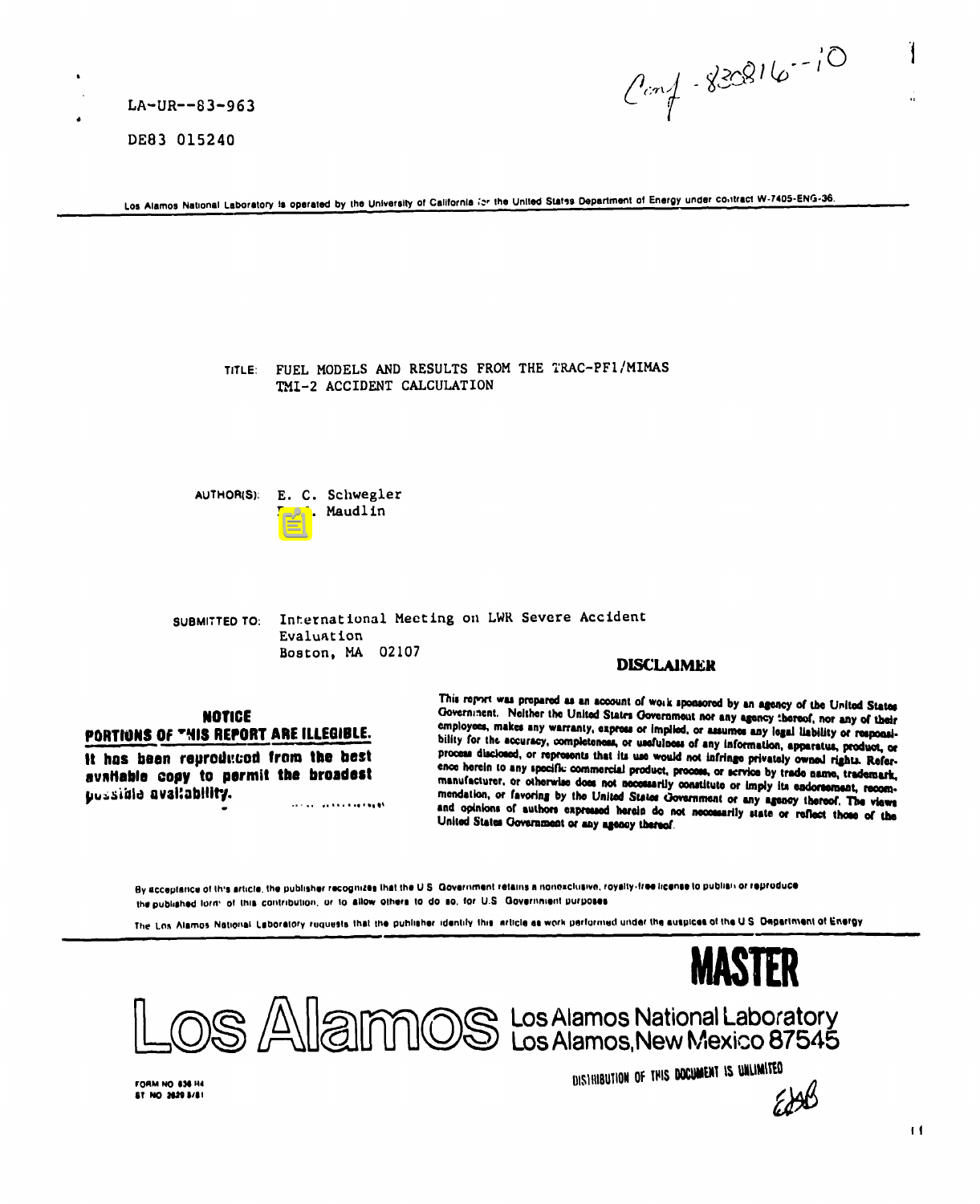# FUEL MODELS AND RESULTS FROM THE TRAC-PF1/MIMAS TMI-2 ACCIDENT CALCULATION

E. C. Schwegler and P. J. Maudlin Los Alamos National Laboratery Los Alamos, New Mexico 87545

#### **ABSTRACT**

A brief description of several fuel models used in the TRAC-PF1/MIMAS analysis of the TMI-2 accident is presented, and some of the significant fuel-rod behavior reaults from this analysis are given. Peak fuel-rod temperatures, oxidation heat production, and embrittlement and failure behavior calculated for the TMI-2 accident are discussed. Other aspects of fuel behavior, such as cladding ballooning and fuel-cladding eutectic formation, were found not to significantly affect the accident progression.

# INTRODUCTION

In analyzing phenomena occurring during<br>light-water reactor (LWR) degraded-core accidents, accurate fuel behavior modeling is quite important because thermal energy from the fuel is one of the basic driving forces behind the coolant and<br>fission-product behavior. This paper describes the most important fuel models considered in the TRAC-FF1/MIMAS analysis of the TMI-2 accident<sup>1</sup> and presents some significant fuel behavior results from that analysis.

#### DESCRIPTION OF FUEL MODELS

In this section, MIMAS code models for the following fuel-rod-related phenomena are briefly described: (1) fuel-rod temperature distribution, (2) cladding oxidation, hydrogen generation and<br>attam starvation, and (3) cladding embrittlement and brittle failure criteria.

This analysis considered the reactor core to be divided into three radial rings and five axial levels. Within each cell defined by a radial and axial boundary, all fuel rod segments have the same average behavior and properties. Axial and radial conduction heat transfer botween rod segments in different cells is not presently modeled in MIMAS.

The tamperature field in the fuel roda is calculated by numerically solving the onedimensional radial finice-difference approximation to the general conduction equation

$$
\frac{1}{r} \left( \frac{\partial}{\partial r} \left( r \mathbf{k} \frac{\partial T}{\partial r} \right) \right) + q^{-r-r} = pC_p \frac{\partial T}{\partial t} \tag{1}
$$

The detailed form of the finite difference equations is given in Ref. 2. Under steady-state conditions, a fully implicit form of the finite difference equations is used, whereas for<br>transient conditions, a semi-implicit form is utilized to assure compatability with the fluiddynamics calculations. Pertinent materials properties correlations used in these equations are from Ref. 3, whereas the fuel gecay heat behavior is from Ref. 4.

The zircalloy cladding oxide-layer growth rate dL/dt is assumed to follow parabolic kinetics, that is

$$
dL/dt = (X_{H_2O})^2 (\hbar/L) \exp(-B/RT)
$$
 (2)

where and B are empirical constants, R is the gas constant, and T is absolute temperature. Below 1760 K, the Cathcart correlation<sup>5</sup> is used for the values of A and B, while between 1760 K and the Zircalloy melting point, the Urbanic correlation<sup>6</sup> is used. The oxide-layer growth rate determines hydrogen production and oxidation energy release according to the equation

$$
2H_20 + Zr = 2H_2 + Zr0_2 + 6.5 \times 10^6
$$
 J/Kg Zr (3)

The quantity  $X_{H_2O}$  in Eq. 2 is the mole fraction of<br>steam adjacent to the cladding. This term empirically accounts for steam starvation effects, because as more and more steam is consumed by the cladding oxidation,  $X_{H_2O}$  decreases thereby decreasing the oxidation rate given by Eq. 2.

The diffusion of oxygen into the unoxidized beta-phase Zircalloy results in cladding embrittlement, eventually to the point where the<br>cladding will shatter under relatively modest thermal strains. In the MIMAS code, the Fick's law diffusion equation for oxygen in Zircalloy is solved for the cladding geometry using a scheme from Ref. 3. Sufficient oxygen is assumed<br>liberated from the steam and (if fuel-cladding<br>contact exists) from the fuel to maintain a saturated oxygen concentration at the cladding boundaries. The cladding in assumed to shatter when exposed to cooling rates of 100 K/s or<br>greater if the cladding temperature exceeds 1700 K, if the oxygen concentration in the beta-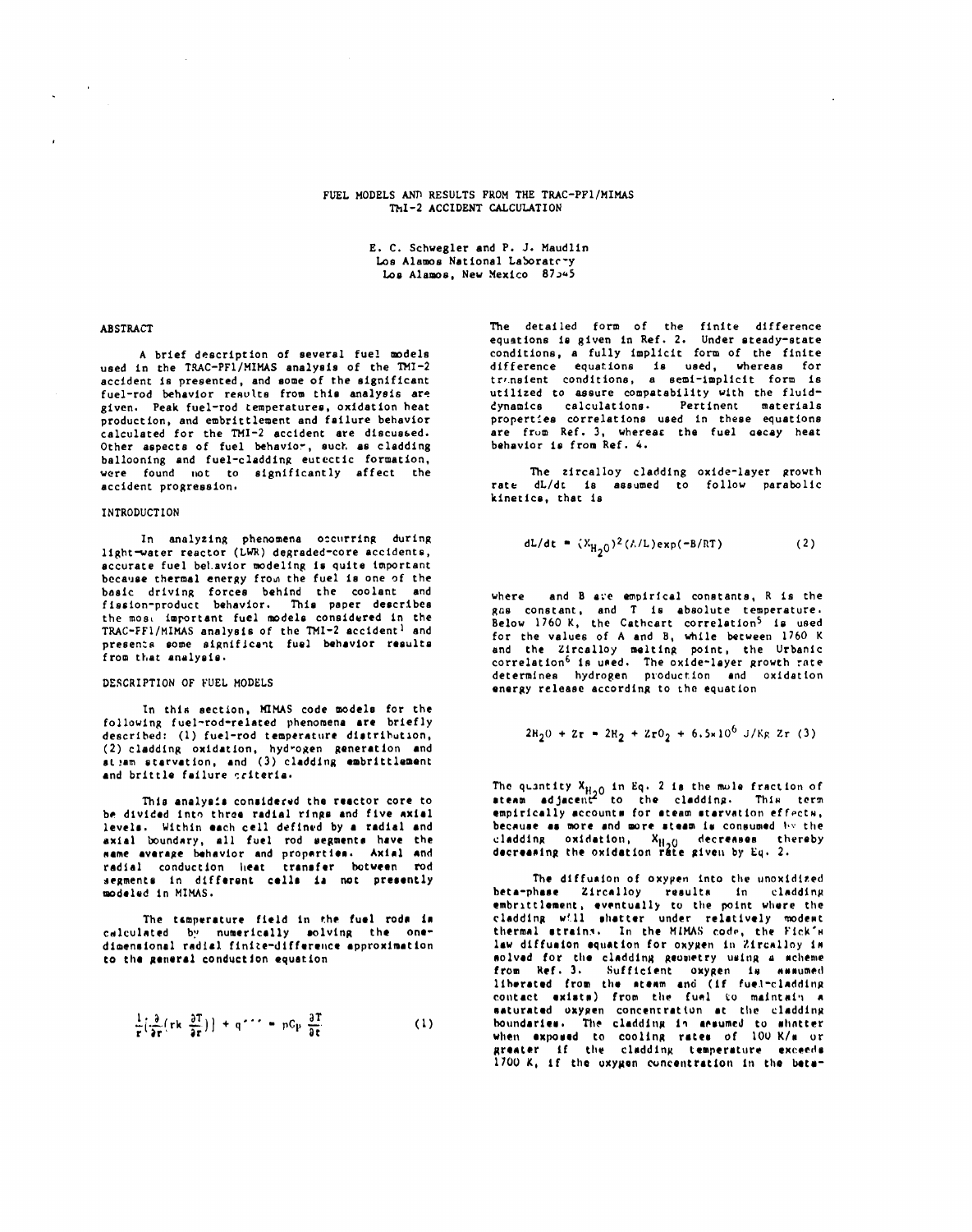Zircalloy exceeds 90% of saturation, cr if the oxygen concentration in the beta-Zircalloy exceeds 65 weight percent. The claddivg la aaaumed to shatter when exposed to cooling ratea aa l~w **aa 5 K/a if leaa than 0.3 mm** of cladding containa less than one weight percent oxygen.

### ANALYSIS RESILTS

.

 $\sim$ 

 $\sim$  .

The cladding temperature histories for the five fuel-rod axial sections in the innermost core ring during the interval 9000 to 11880 s after the beginning of the TMI-2 accident are shown in<br>Fig.1. The exponential cladding temperature increaaes around 11000 a are caueed by the initiation of rapid cladding oxidation **above** 1273 K. l%e **extremely rapid claddtng temperate increaaea in leve.a** 3 to 5 aru cauaed by the switch from Cathcart to Urbanic kinetics above 1760 K. The cladding temperature downturna that follow cheae exponential increaaes are cauaed by steam starvation, whereas the temperature perturbations that occur in the fuel-rod cladding around 10800 a are cauaed by control rod melting.

The rod linear heat rates caused by  $2r0<sub>2</sub>$ formation aa a function **of** time are shown in FiR. 2 for the innermost core ring. In this figure, axial level 5 decreases its oxidation rate **aa** level 4 oxidation increaaea and contrlbu:ea to stean starvation in level 5. This proces proceeds down the rod length: level 3 oxidat contributes to steam atarvation and oxidation power decrease in level 4, and level 2 does the same to level 3. Superimposed on this general pattern are fluctuations in the oxidation power production caused by self-starvation within a level and local temperature perturbations.

The MIMAS code predicts that, at the time the TMI-2 core was reflooded, the fuel-r cladding in the upper  $80\lambda$  of the core was cmbrittled to the point wl,ere the thermal atreanea induced by a 5 K/s cooling rate would cause rod breakup. Upon core reflood, a pulse of uaturated steam cauoed almost immediate diaiw cgration of the **emhrictlea** fuel nectiona. The ●X. -t timen ●t which fuel rod disintegration was calculated to occur in the **various core** celle is ehown in Table 1. These times indicate that the breakup of the **fuel** in the core ie rather incoherent in **regard to** location, but because the breakup occurs ovet a short time period, **chla incoherency ia of little practical** consequence.

Other interesting fuel behavior phenomena calculated by MIMAS to occur during the TMI-2 accident Include extensive cladding ballooning, a small amount of fuel-cladding eutectic formation, and extensive control-rod melting with possible molten control-rod fuel-rod interaction. The **analyeie reaultc indicate tat the** rod **ballooning** and limited eutectic formation had little effect on the overall accident progression. The larg uncertainties that exist at present in molte **cotttrol-rod ~d?~in~ praetmtn difficulty** in eutimating the magnitude of molten control-rod fuel-rod **interaction** that may hava **occurred in** TMI-2.

## **SUMMARY**

Steam starvation effects generally kept the fuel-rod temperatures below the Zircalloy melting point during the TMI-2 accident. Although extensive cladding ballooning was calculated for the upper part of the core, this did not  $signal$  affect the overall TMI-2 accident is accident  ${\tt s}$ progreaaion. The disintegration of the upper 80% of the TMI-2 core during the reflood was spacially incoherent and waa calculated to occur over a time period of approximately  $36$  s.

#### **REFERENCES**

- 1. ?. J. Maudlin, et. al., "'A **Damage** Assessment of TMI-2," Los Alamos Nation Laboratory report LA-uR-83-737 (1983).
- 2. "TRAC-PD2: An Advanced Best-Estim Computer Program for Pressurized Water Reactor Loss-of-Coolant Acciden Analysis," Los Alamos National Laborato **report** LA-8709-MS (1981).
- 3. "MATPRO-Version 1! (Revision 1), A Handbook of Material. Properties for Use in the Analyals **of** Light Water Redctor Fuel **RO** d Beha\ior," NuREc/cR-0947, TREE-1280, **Re#. 1** (1980).
- 4. 'r. R. England and W. B. Wilson, ""TNI-2 Decay Power: LASL FiPaion-Product and Actinide Decay Power Calculations for the President's Commission on the Accident at Three Mile Island," LA-8041-MS (October 1979).
- 5. J. V. Cathcart, J. V. Cathcart, "Quarterly Progre Report on the Zirconium Metal-Wat Oxidation Kinetica Program Sponwored by the NRC Division of Reactor Safet Research for October-December 1976, ORNL/NJREG/TM-87 (February 1977).
- 0. V. F. Urbantc end T. R. Heidrick, "High Temperature Oxidation of Zircalloy-2 and Zircalloy-4 in Steam," J. **of** Nut. Hat .  $\frac{75}{10}$  (1978).